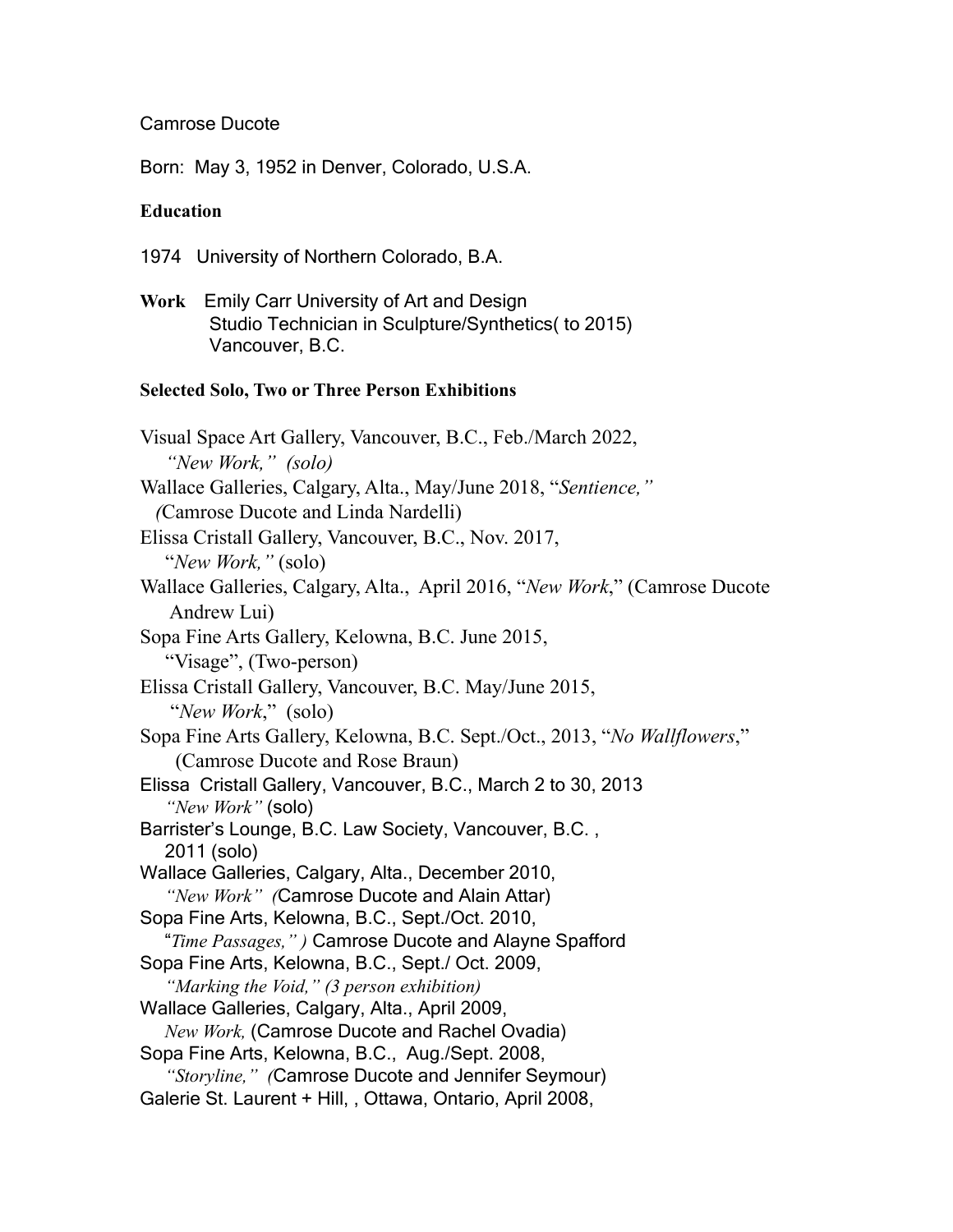*New Work, (*solo) Atelier Gallery, Vancouver, B.C., March 2008 *"New Work" (solo)* Wallace Galleries, Calgary, Alta., May 2007 *"Acts of Light," (*Camrose Ducote and Jamie Evrard) Galerie St. Laurent + Hill, Ottawa, Ontario, Aug. 2007, New Work (Camrose Ducote, Erin McSavaney, Jeroen Witvliet) Galerie St. Laurent + Hill, Ottawa, Ontario, March 2006 (solo) Atelier Gallery, Vancouver, B.C. , March 2006 (solo) Atelier Gallery, Vancouver, B.C., Oct./Nov. 2004 *"Split,"* (solo) Wallace Galleries, Calgary, Alta., Sept. 2004 *"New Works,"* (Camrose Ducote and Nancy Boyd) Atelier Gallery, Vancouver, B.C., Sept. 2002, *"Traces,"* (solo) John Ramsay Gallery, Vancouver, B.C., Feb. 2001, *"Thin-skinned,"* (solo) John Ramsay Gallery, Vancouver, B.C., Feb. 2000, "*Thinly Veiled," (solo)* John Ramsay Gallery, Vancouver, B.C., Feb. 1999, *"New Works," (*solo) John Ramsay Gallery, Vancouver, B.C. , Feb. 1998, *"Transience,"* (solo) John Ramsay Gallery, Vancouver, B.C., Feb./ Mar. 1997, *"Departure,"* (solo) John Ramsay Gallery, Vancouver, B.C., Feb./Mar. 1996, *"Recent Works,"* (solo) Richmond Art Gallery, Richmond, B.C., Mar./Apr. 1996, *"Palimpsest," (solo)* Capilano College, North Vancouver, B.C., 1995, New Work, (Camrose Ducote and Nancy Boyd) John Ramsay Gallery, Vancouver, B.C., Sept./Oct. 1994, *"Crossing,"* (solo) John Ramsay Gallery, Vancouver, B.C., Feb. 1993, *"Recent Work,"* (Camrose Ducote and Spencer J. Harrison Patrick Doheny Fine Art, Vancouver, B.C., April 1991, *"Sanctum,"* (solo) Surrey Art Gallery, Surrey, B.C., Nov./Dec., 1989, *"Progressions,"* (Camrose Ducote and Margaret Vanderpant) Simon Fraser University Gallery, Burnaby, B.C., June 1989, *"Retreat,"* (solo) Diane Farris Gallery, Vancouver, B.C., 1988 (solo) Vancouver East Cultural Centre, Vancouver, B.C.,June/July 1988, New Work (solo) Diane Farris Gallery, Vancouver, B.C., Jan./Feb., l987,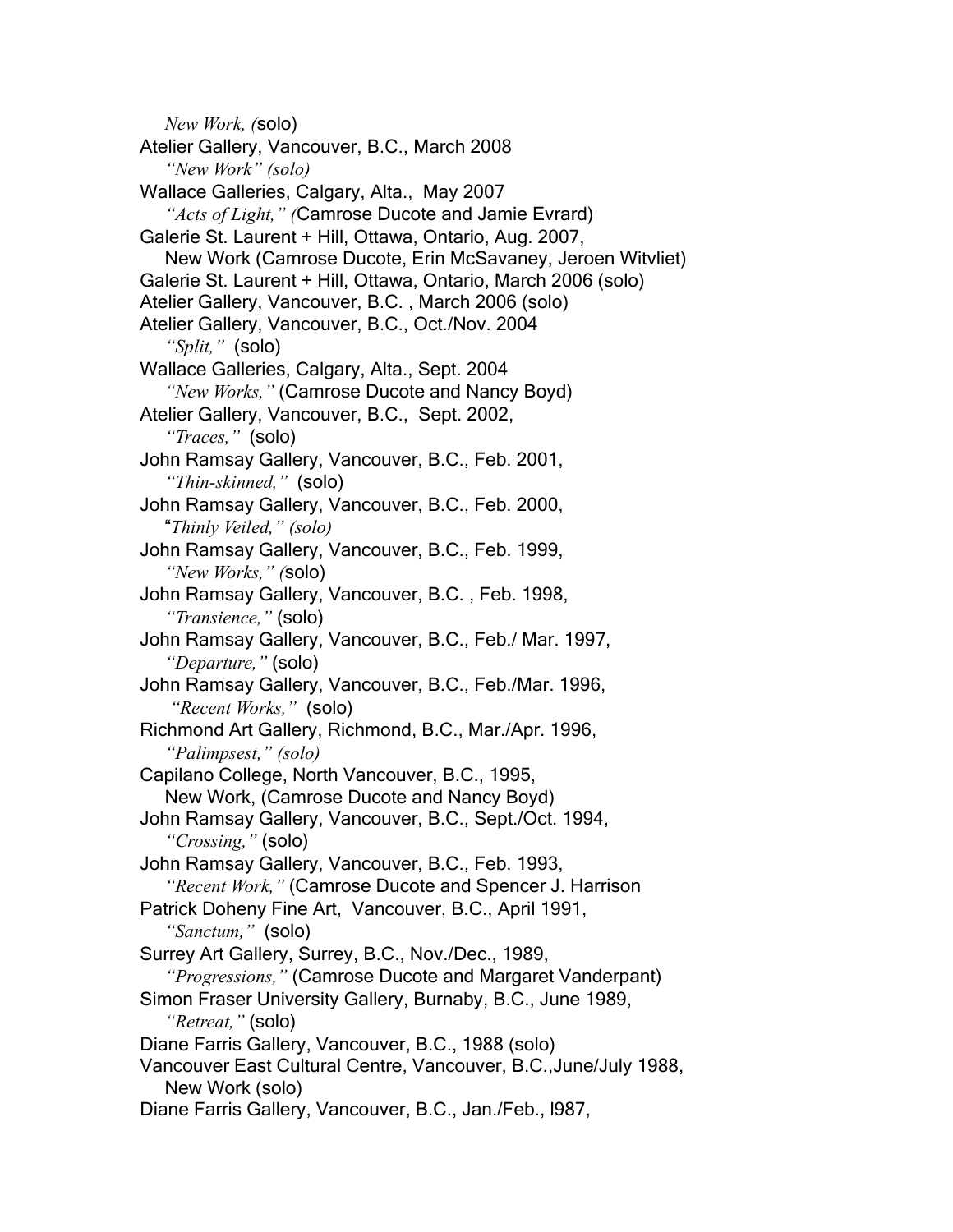*"New Works,"* (solo) Diane Farris Gallery, Vancouver, B.C., 1985 New Works, (solo) Blackfish Gallery, Portland, Ore., 1984, (solo) Burnaby Art Gallery, Burnaby, B.C. Jan.-March 1983, Animal Sculptures, (solo)

### **Selected Group Exhibitions**

Wallace Galleries, Calgary, Alta., 2021, *International Women's Day Group Exhibition*  Wallace Galleries, Calgary, Alta. 2000, "Summer Group Show" Elissa Cristall Gallery, Vancouver, B.C. 2019, "*Transition: Landscape to Abstraction,"* and "*"small PICTURE SHOW,"* Wallace Galleries, Calgary, Alta., 2019, Fall and Summer Group Exhibitions Elissa Cristall Art Gallery at Seattle Art Fair 2018 Wallace Galleries, Calgary, Alta., March 2013, *"Six Artists Exploring Abstraction,"*  Elissa Cristall Gallery, Vancouver, B.C., Dec. 2012/Jan 2013, *"What Painting Can Be,"*  Emily Carr University of Art and Design, Vancouver, B.C., Oct. 2013, *"Technical Surfaces"* Wallace Galleries, Calgary, Alta., Spring 2012, *"Larger than Life"* Atelier Gallery, Vancouver, B.C., Sept.,/Oct. 2004, *"Abstracted"* Wallace Galleries, Calgary, Alta., 2002 Seattle Art Museum Rental, Seattle, Wa., 2002, "*Abstract"* Agnes Bugera Gallery, Edmonton, Alta., 2001 New Zones Gallery, Calgary, Alta., July/Aug. 1998, *Introductions"* Burnaby Art Gallery, Burnaby, B.C., Oct./Nov. 1998, *Burnaby Collects* John Ramsay Gallery, Vancouver, B.C., 1997, *Gallery Artists* Evergreen Cultural Centre, Coquitlam, B.C., 1996, *"Surfaces"* Art Gallery of Greater Victoria, Victoria, B.C., 1993, *"Earthly Embraces." (*C. Ducote, B. Potter-Mal; J. Baigent) Diane Farris Gallery, Vancouver, B.C.. 1988 Grand Forks Art Gallery, 1988, *"Zoo Zone"* Artropolis, Vancouver, B.C. , 1987 Art Gallery of Greater Victoria, Victoria, B.C., 1987, *"Profiles of a Heritage"* Musee Cantonal des Beaux-Arts, Lausanne, Switz., June-Sept. 1985, *"Sculptural Textile 12th Biennale Internationale de la Tapisserie Lausanne 1985*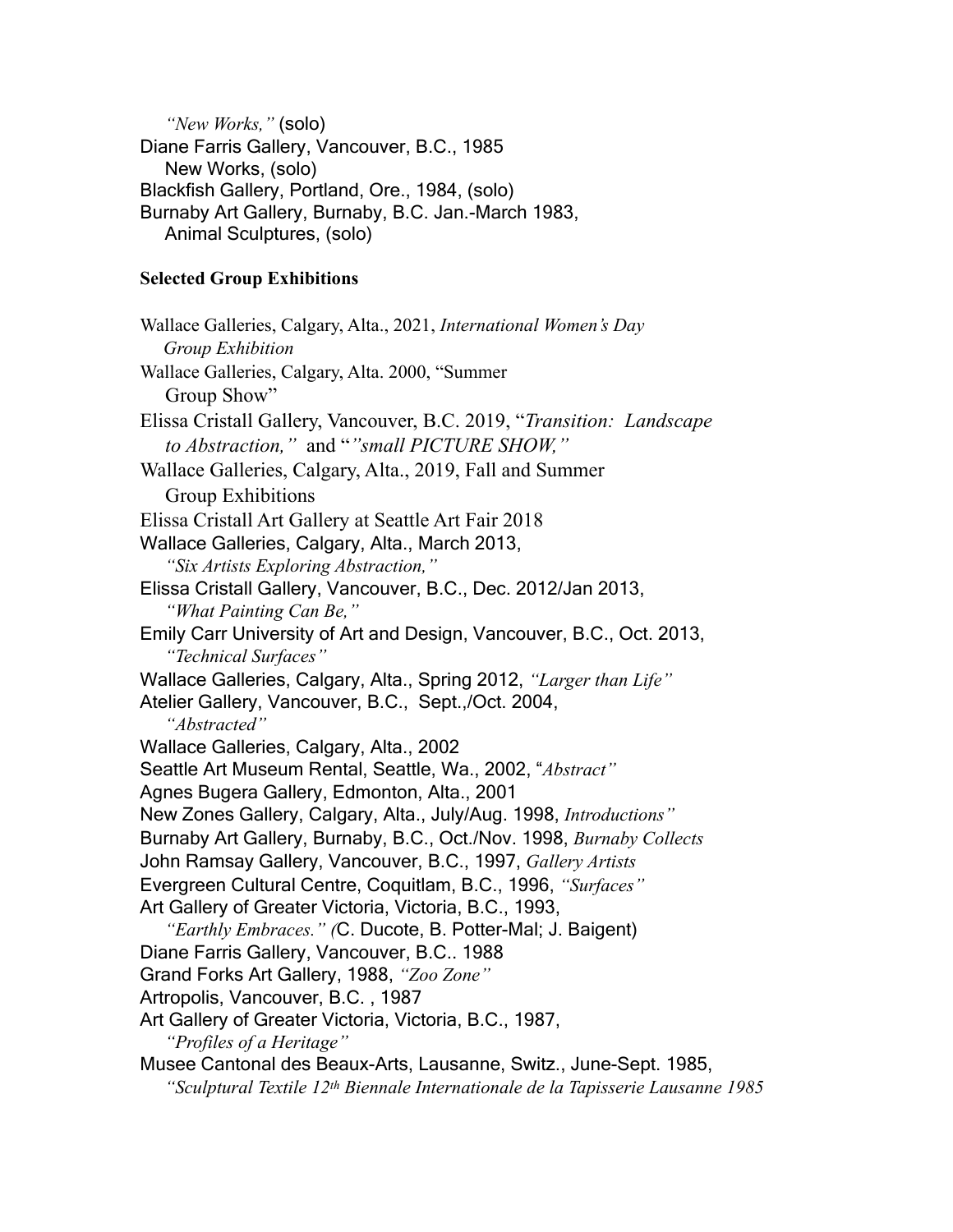*(*international juried exhibition)

Kamloops Art Gallery, Kamloops, B.C., 1985, *"Meanwhile….Back at the Ranch"* Alberta College of Art Gallery, Alta., B.C., 1985, *"Third Annual Wild West Show"*

#### **Press**

Laurence, Robin. *Vignettes,* Preview Gallery Guide*,* Vancouver, B.C. Feb./ Mar. 2013, pg. 21, Print, web.

Urquhart, Kristina. *"Hot Art/Cool Collage,"* Where magazine*,* Vancouver, B.C., *Mar. 2013, pg. 24,* 

Print, web

Barrett, Jessica, Spring Arts Preview: *Best of the Rest," (*Camrose Ducote at the Elissa Cristall Gallery), Vancouver Sun, *March 3, 2013, Print, web*

Langrick, M. This Week/Visual Arts/ Arts and Life, Jan. 2, 2013,*"WhatPainting Can Be," (Elissa Cristall Gallery to Jan. 30, 2013,* Print, web.

Johnson, Mia. *Camrose Ducote,* Preview Gallery Guide, Feb./Mar. 2008, pg. 54, Print, web.

MacLean, Douglas, *"Abstraction's Bold New Face: Seven Western Canadian Artists are Leading a*

 *Resurgence in Abstract Ideas,"* Galleries West, Summer 2006, print, web

O'Connor, Naoibh, *" Sculpture Tribute to Harcourt,"* Vancouver Courier, Dec. 8, 2002, pg. 9, print

Johnson, Mia. *"Camrose Ducote,"* Preview Gallery Guide, Feb./Mar. 2000, print Gustafson, Paula, *"Camrose Ducote at John Ramsay Gallery,"* Asian Art News, May/June 1999, print

Gustafson, Paula, *"Introductions 1998,"* Artichoke magazine, Vancouver, Fall/ Winter 1998, print

*"Different Techniques at Evergreen Show,"* Now News, Jan. 5, 1997, print.

*"Growth and decay theme of new show,"* Time Out, The Richmond News, Richmond, B.C., 1996, print.

*"Ambiguous intentions show,"* Time Out, The Richmond News, Richmond, B.C.. Mar, 6, 1996

Bjornson, Harrill, *"Paintings that take a mental toll,"* The Vancouver Sun, Feb. 12, 1993, print

Rosenberg, Ann. *"Images of changing speeds and bare essentials,'* The Vancouver Sun, Vancouver,

Apr. 13, 1991, print.

Perry, Art. *"Two shows build on architecture,"* The Province, Vancouver, B.C., Apr. 16, 1991, print.

Perry, Art. "*Emotions on line,"* The Province, Vancouver, B.C., June 19, 1998, print

Godley, Elizabeth, *"Positive tone to visions of horror,* The Vancouver Sun, Vancouver, B.C. Jan. 22, 1987, print.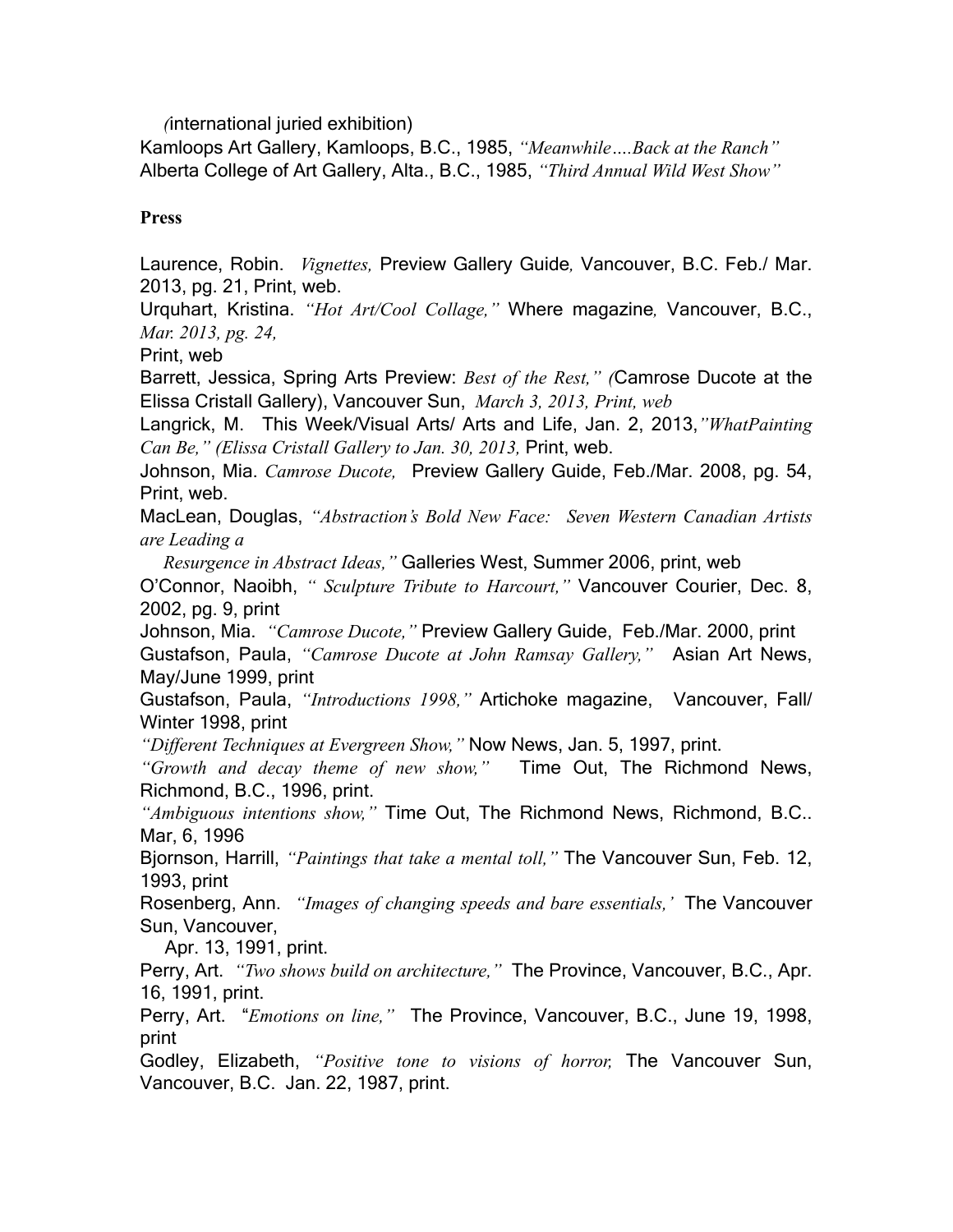Godley, Elizabeth, *"Two dimensions reflect artists new approach,"* The Vancouver Sun, Nov. 15, 1989,

Print

Godley, Elizabeth, *"Sculpture breaks out of stolid mould at SFU show,"* The Vancouver Sun, Nov. 24, 1987, press.

Johnson, Eve. *"Images of birth and rebirth,"* The Vancouver Sun, Sept. 13, 1985, print.

## **Publications**

Constantine, Mildred and Reuter, Laurel, *"Whole Cloth,"* The Monacelli Press, 1997

Neave, Dorinda. *"Reverie and Reality: The Art of Camrose Ducote,"* Artpost/35/36, 1990

Grace, Sherrill, *Camrose Ducote at Diane Farris,"* Vanguard magazine, Vancouver, B.C. , Apr./May 1987

Kaplan, Joel. *"Judith Brackman-Sharp, Dale Dunning, Camrose Ducote at the Diane Farris Gallery,* Vanguard, Vancouver, B.C. 1985

## **Selected Public and Corporate Collections**

B.C. Pavilion. Expo 86, Vancouver, B.C. Canada Council Art Bank Citibank, Vancouver, B.C. Contemporary Art Gallery, Vancouver, B.C. Delta Hotels, Vancouver, B.C. Jewish Community Centre, Vancouver, B.C. Marcorp Development Corporation, Vancouver, B.C. Simon Fraser University, Burnaby, B.C. Vancouver Museum, Vancouver, B.C. Vancouver General Hospital, Vancouver, B.C. St. Paul's Hospital, Vancouver, B.C. Senvest Collection of New Canadian Art, Montreal, QC Fairmont Hotel, Montreal, Que. Douglas Symes and Brissiden, Vancouver, B.C. Clear Holdings, Calgary, B.C. Cenovus Energy, Calgary, Alta. Sid Dickens, Vancouver, B.C. Westin Hotel, Whistler, B.C. Broughton Peterson Yang Anderson, Vancouver, B.C. Innoventure Holdings, Vancouver, B.C. Star Boetticher Dallas, Vancouver, B.C. Legacy, Vancouver, B.C. KBSH Capitol Management